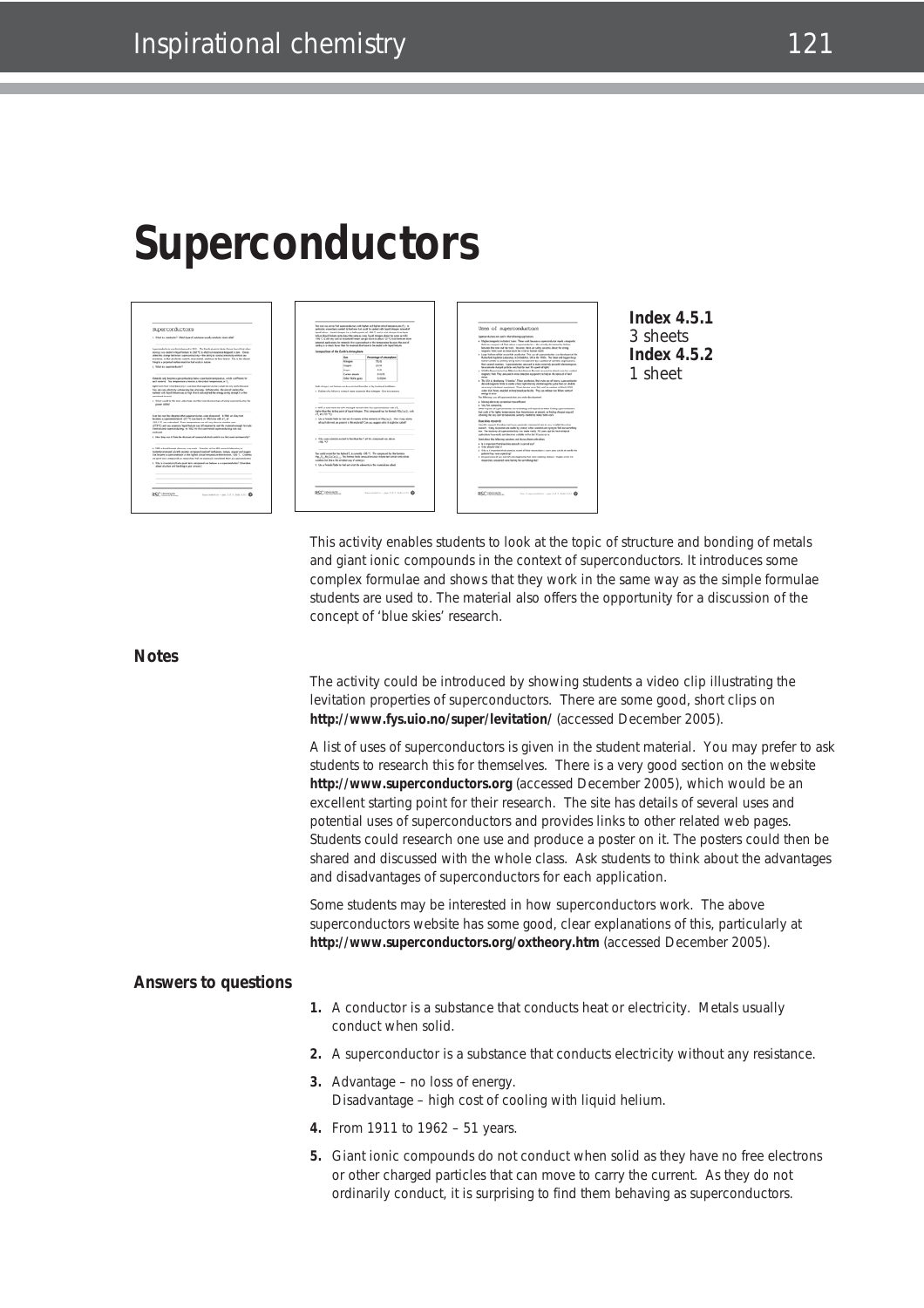### Advancing the<br>Chemical Sciences **RSC**

- **6.** Nitrogen is far more common. Also, since nitrogen has a higher boiling point than helium, less pressure is needed to liquefy it, which means less energy is required to produce liquid nitrogen.
- **7.** Yttrium, 1 atom; barium, 2; copper, 3; oxygen, 7. This compound is called yttrium barium copper oxide (but is usually referred to as YBCO).
- **8.** The compound could be made to superconduct by cooling in liquid nitrogen, which is a lot cheaper than liquid helium.
- **9.** The material contains mercury, thallium, barium, calcium, copper, oxygen.
- **10.** Mercury, 1 atom; barium, 2; calcium, 2; copper, 3; oxygen, 8.
- **11.** If the planes (or sheets) of atoms in a metallic structure slide over each other, the atoms end up in an identical environment to the one they have just left and they are still held in place by the 'sea' of delocalised or free electrons. If planes of ions slide over each other in an ionic structure, a displacement of one ion across leads to an arrangement in which ions of like charge are touching. These ions repel each other and the structure shatters.

#### **Blue skies research**

These questions are designed to stimulate discussion, rather than requiring full written answers. Examples of discoveries that have been made by chance or when researchers were looking for something else include the glue in Post-it<sup>®</sup> notes (scientists were searching for a strong glue), polythene and Teflon<sup>®</sup>.

The discovery of the hole in the ozone layer is an example of something that was missed by those with the most data. The credit for the discovery went to Molina and Rowland in the mid-80s but NASA had relevant data right back to the mid-1970s. However, NASA scientists missed the discovery because their data had not been properly analysed. There are more details on this story on the NASA website **http://www.nas.nasa.gov/About/Education/Ozone/history.html** (accessed December 2005).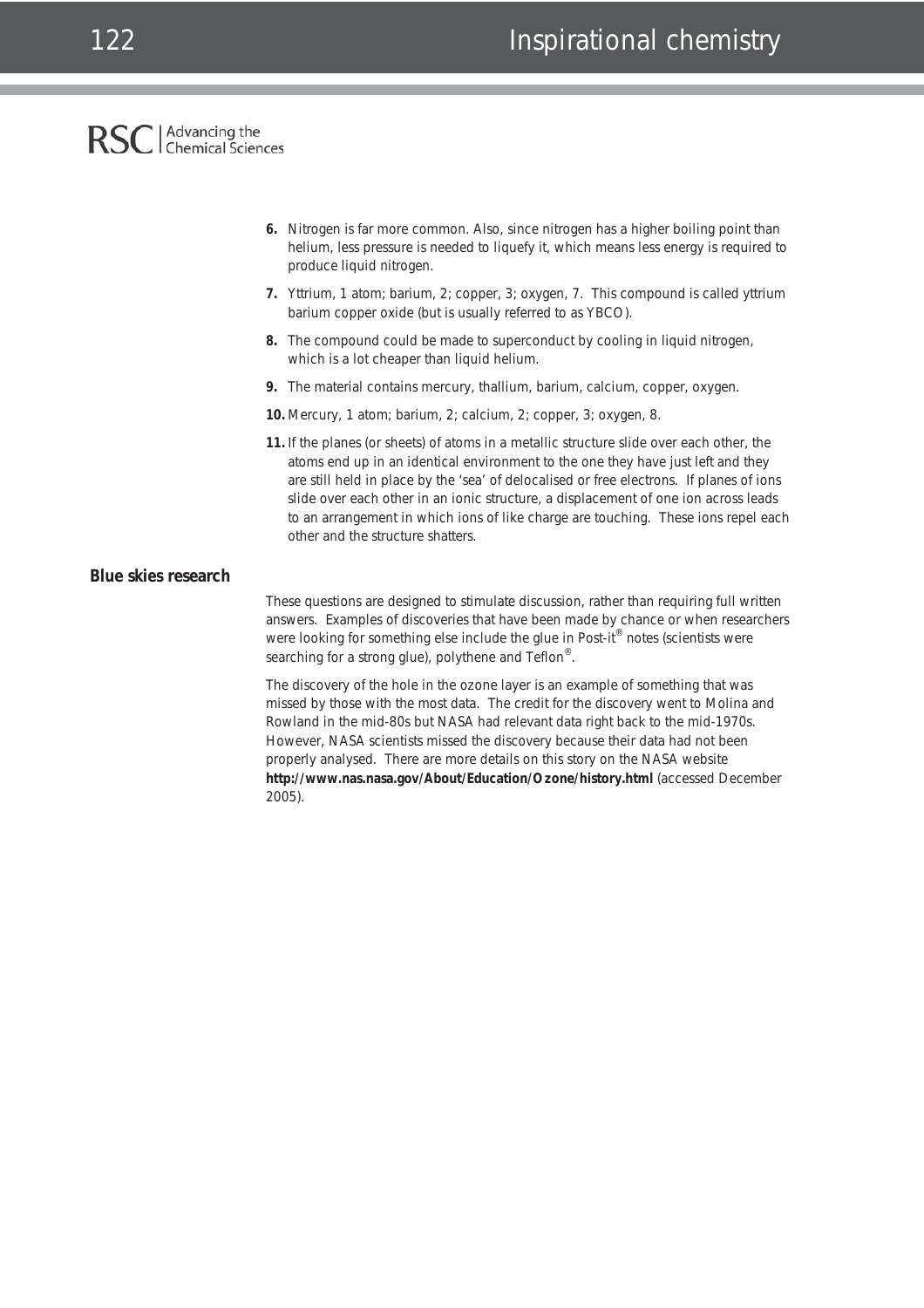## **Superconductors**

**1.** What is a conductor? Which type of substance usually conducts when solid?

Superconductivity was first observed in 1911. The Dutch physicist Heike Onnes found that when mercury was cooled in liquid helium to -269 °C its electrical resistance dropped to zero. Onnes called this strange behaviour superconductivity  $-$  the ability to conduct electricity without any resistance, so that an electric current, once started, continues to flow forever. This is the closest thing to a perpetual motion machine that exists in nature.

...................................................................................................................................................

**2.** What is a superconductor?

Materials only become superconducting below a particular temperature, which is different for each material. This temperature is known as the critical temperature, or  $T_c$ .

...................................................................................................................................................

Right from their initial discovery it was clear that superconductors could be very useful because they can carry electricity without any loss of energy. Unfortunately, the cost of cooling the material with liquid helium was so high that it outweighed the energy saving (except in a few specialised devices).

**3.** What would be the main advantage and the main disadvantage of using superconductors for power cables?

...................................................................................................................................................

Over the next few decades other superconductors were discovered. In 1941 an alloy that becomes a superconductor at -257 °C was found; in 1953 one with a  $T_c$  of -255.5  $\degree$ C was indentified. These temperatures are still very close to absolute zero  $(-273 \degree C)$  and very expensive liquid helium was still required to cool the materials enough to make them become superconducting. In 1962 the first commercial superconducting wire was produced.

**4.** How long was it from the discovery of superconductivity until it was first used commercially?

...................................................................................................................................................

In 1986 a breakthrough discovery was made. Scientists at the IBM research laboratory in Switzerland created a brittle ceramic compound made of lanthanum, barium, copper and oxygen that became a superconductor at the highest critical temperature then known, -243 °C. Ceramics are giant ionic compounds so researchers had not previously considered them as superconductors.

**5.** Why is it surprising that a giant ionic compound can behave as a superconductor? (Use ideas about structure and bonding in your answer.)

................................................................................................................................................... ................................................................................................................................................... ...................................................................................................................................................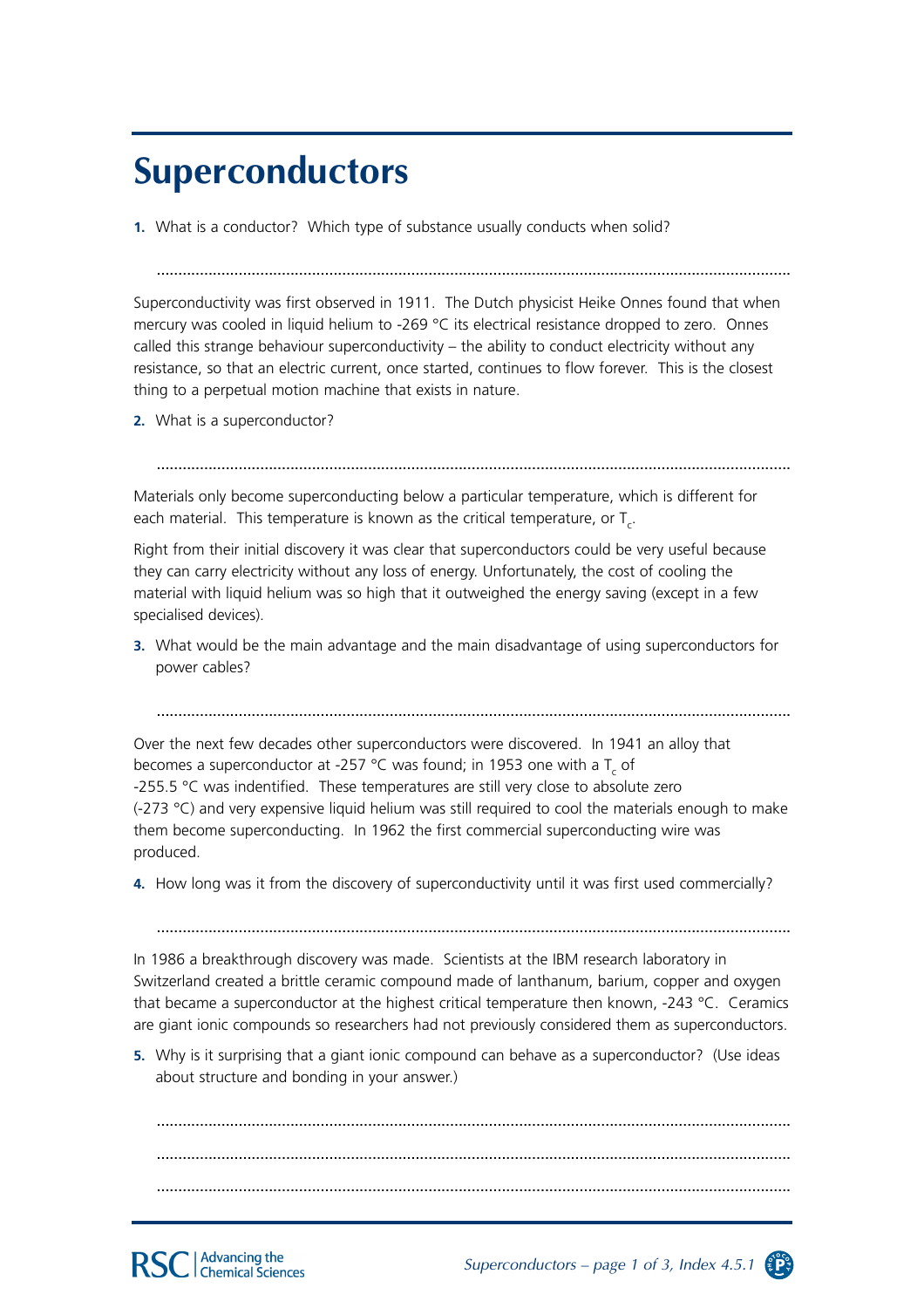The race was on to find superconductors with higher and higher critical temperatures (T<sub>c</sub>). In particular, researchers wanted to find one that could be cooled with liquid nitrogen instead of liquid helium. Liquid nitrogen has a boiling point of -196 °C and is a lot cheaper than liquid helium (liquid helium costs about the same as wine; liquid nitrogen about the same as milk). -196 °C is still very cold (a household freezer can go down to about -20 °C) but there are more potential applications for materials that superconduct at this temperature because the cost of cooling is so much lower than for materials that have to be cooled with liquid helium.

| Gas               | Percentage of atmosphere |
|-------------------|--------------------------|
| Nitrogen          | 78.08                    |
| Oxygen            | 20.94                    |
| Argon             | 0.93                     |
| Carbon dioxide    | 0.0335                   |
| Other Noble gases | 0.00244                  |
|                   |                          |

### **Composition of the Earth's atmosphere**

Both nitrogen and helium can be extracted from the air by fractional distillation.

**6.** Explain why helium is so much more expensive than nitrogen. Give two reasons.

...................................................................................................................................................

...................................................................................................................................................

In 1987 a team from the USA managed to make the first superconductor with a  $T_c$ higher than the boiling point of liquid nitrogen. This compound has the formula YBa<sub>2</sub>Cu<sub>3</sub>O<sub>7</sub>, with a T<sub>c</sub> of -181 °C.

**7.** Use a Periodic Table to find out the names of the elements in YBa<sub>2</sub>Cu<sub>3</sub>O<sub>7</sub>. How many atoms of each element are present in this material? Can you suggest what it might be called?

................................................................................................................................................... ...................................................................................................................................................

**8.** Why were scientists excited to find that the  $T_c$  of this compound was above  $-196 °C?$ 

...................................................................................................................................................

The world record for the highest  $T_c$  is currently -135 °C. The compound has the formula  $(Hg_{0.8}H_{0.2})Ba_2Ca_3Cu_3O_8.$  This formula looks unusual because it does not contain only whole numbers but this is the simplest way of writing it.

**9.** Use a Periodic Table to find out what the elements in this material are called.

................................................................................................................................................... ...................................................................................................................................................



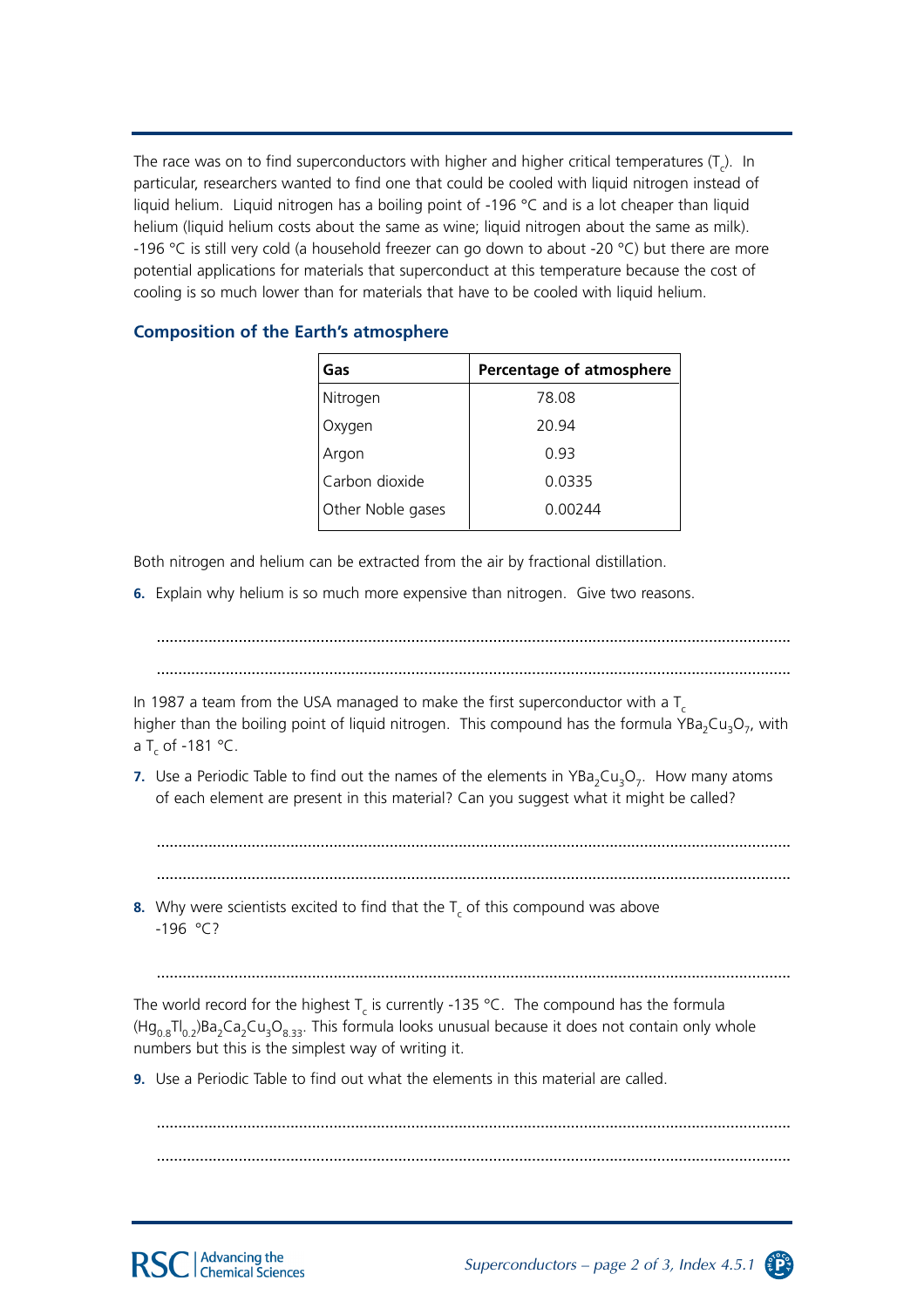